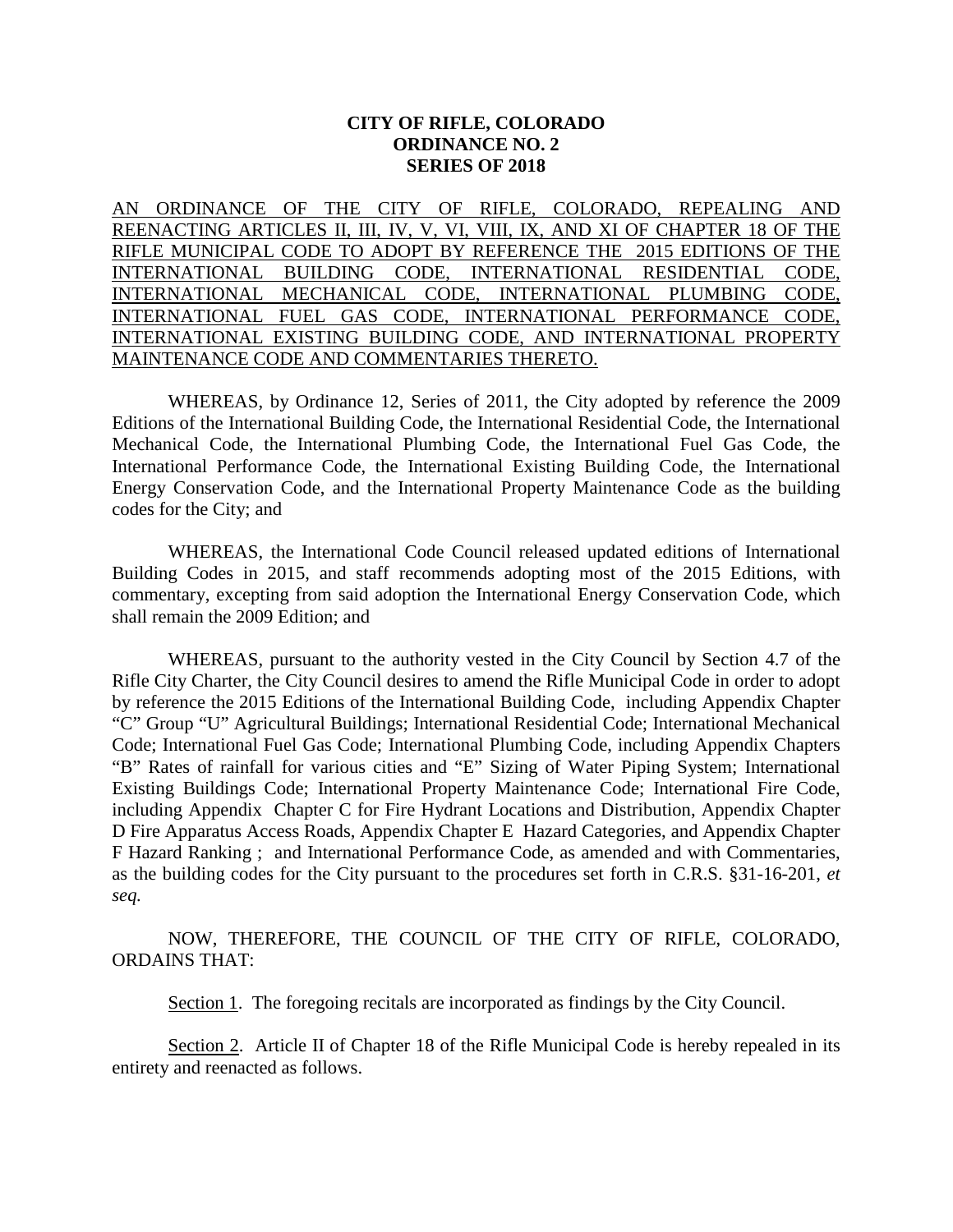City of Rifle, Colorado Ordinance No. 2, Series of 2018 Page 2 of 19

# **ARTICLE II Building Code**

## **18-2-10. Adoption by reference.**

Pursuant to the power and authority conferred by Section 31-16-201 et seq., C.R.S., there is adopted by reference thereto the *International Building Code*, 2015 Edition, and the commentary and appendices thereto, promulgated by the International Code Council Inc., 4051 West Flossmoor Road, Country Club Hills, Illinois, 60478-5795, to have the same force and effect as if set forth herein in every particular. The purpose of this code is to establish minimum regulations governing the conditions and maintenance of all property, buildings and structures within the City; by providing the standards for supplied utilities and facilities and other physical things and conditions essential to ensure that structures are safe, sanitary and fit for occupation and use; and the condemnation of buildings and structures unfit for human occupancy and use and the demolition of such structures.

# **18-2-20. Copy on file.**

At least one (1) copy of the *International Building Code,* 2015 Edition, and the commentary and appendices thereto, together with the ordinances codified in this Chapter, shall be kept on file in the office of the City Clerk or Building Official and may be inspected by any interested person between the hours of 8:00 a.m. and 5:00 p.m., Monday through Friday, holidays excepted. Copies of said code and appendices shall be available for sale to the public at a moderate price, as required by Section 31-16-206, C.R.S.

#### **18-2-30. Amendments.**

The *International Building Code*, 2015 Edition, is amended as follows:

(1) Section 101.1, insert the "City of Rifle."

(2) Section 107.3.4., "Design professional in responsible charge", is amended by the addition of a new paragraph, to read as follows:

# **107.3.4 General.**

\*\*\*

For all commercial buildings in the City, architectural plans must be stamped by a licensed architect and structural plans by a licensed engineer, both licensed by the State of Colorado.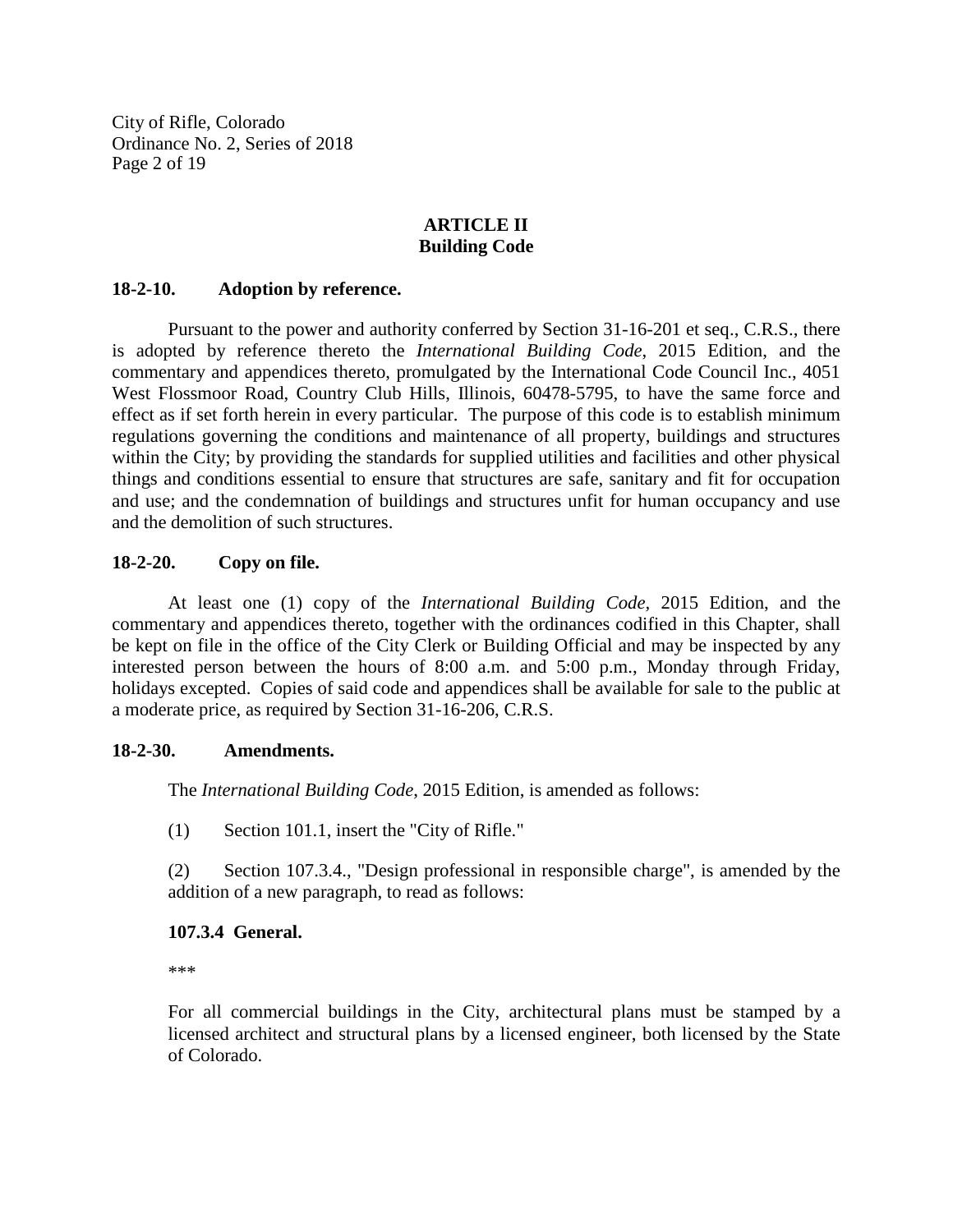City of Rifle, Colorado Ordinance No. 2, Series of 2018 Page 3 of 19

> (3) Section 1608.2, "Ground snow loads" and Table R301.2(1) of Appendix R "Climatic and geographic design criteria", are amended to read as follows:

> The minimum ground snow load for buildings or structures within the City of Rifle shall be forty-seven) (47) pounds per square foot ("PSF") and forty (40) PSF roof live load. Potential accumulation of snow at valleys, parapets, roof structures and offsets of roofs in uneven configuration shall be considered. The following criteria for climatic and geographic design shall apply, as may be amended by resolution of the City Council:

#### *Roof Snow Load Wind Speed (mph)\* Seismic Design Category Subject to Damage From Winter Design Temp Ice Shield Underlayment Required Flood Hazards Air Freezing Index Mean Annual Temp Weathering Frost Line Depth Termite Decay* 40 PSF 90 mph IBC Section1609.3.1 V ult 120 MPH/ Vusd 90 mph IBC C Severe 36" Slight/mod Slight -2 F Yes Yes/10-15-85  $2500 \quad | \quad 48 \text{ F}$

# **TABLE R301.2(1) CLIMATIC AND GEOGRAPHIC DESIGN CRITERIA**

\* Wind exposure of "B" or "C" shall be determined by the design professional based on Section 1609 4.3 IBC and Table 1609.3.1 IBC

- (4) Section 1612.3, insert the "City of Rifle."
- (5) Section 1612.3, insert "January 3, 1986."

(6) Section 1704.1, "Special Inspections, General," is hereby amended by the addition of a new last sentence to the first paragraph, to read as follows:

#### **1704.1 General**.

\*\*\*

The building official shall have the discretion to require special inspections for any commercial, residential, or special structures in the City of Rifle.

(7) A new Section 1801.3 is hereby adopted, to read as follows: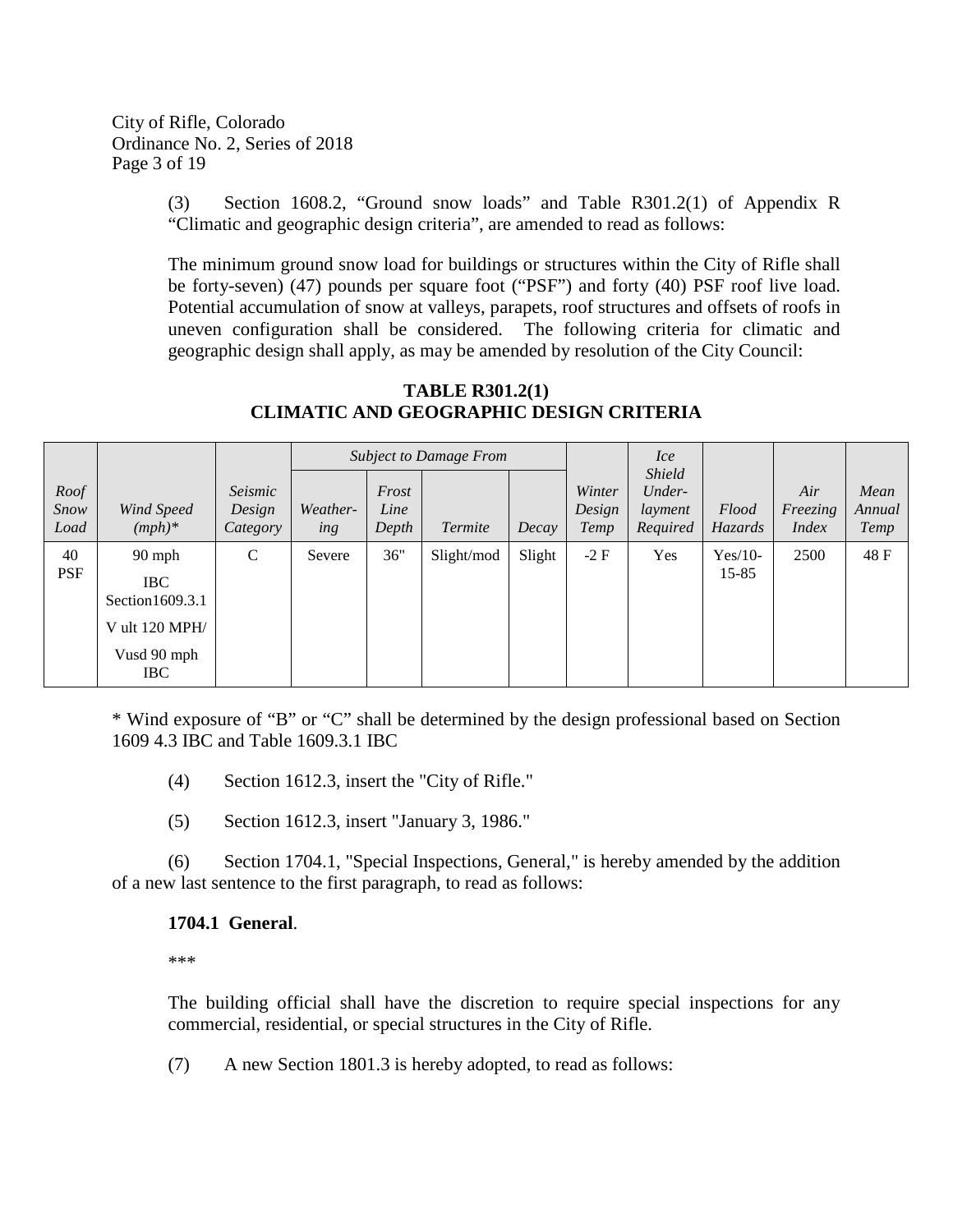City of Rifle, Colorado Ordinance No. 2, Series of 2018 Page 4 of 19

> **1801.3 Commercial foundations** . Foundations engineered by a State of Colorado Licensed Professional shall be required for all commercial buildings in the City.

(8) Section 1803.2 is hereby deleted and readopted to read as follows.

1803.2. Investigations required. Geotechnical investigations shall be conducted in accordance with Sections 1803.3 through 1803.5. Soils or post-excavation soils tests shall be required for new structures, large additions, and special cases.

(9) Section 1805.1.3 is hereby amended by the addition of the following new last sentence. All other text in Section 1805.1.3 shall remain in full force and effect.

# **1805.3 Ground-water control**.

\*\*\*

Such drainage systems shall be required in all structures as required per the soil investigation unless specifically exempted by the building official.

(10) Section 1805.4.3 is hereby amended to delete the exception to the requirement of an approved drainage system.

(11) Section 2211.3.1, "Truss design drawings", is amended by the addition of the following new last sentence. **2211.3.1 Design.**

\*\*\*

The Load Factor shall be per Section and Table 1604.5 and Section 12.4.3 of ASCE 7.

(12) Section 2303.4.1.1 is hereby amended by the addition of the following item number 15. All other text in Section 2303.4.1.1 shall remain in full force and effect.

# **2303.4.1.1 Truss design drawings.**

\*\*\*

15. Truss loading is per Section and Table 1604.5 and Section 12.4.3 of ASCE 7.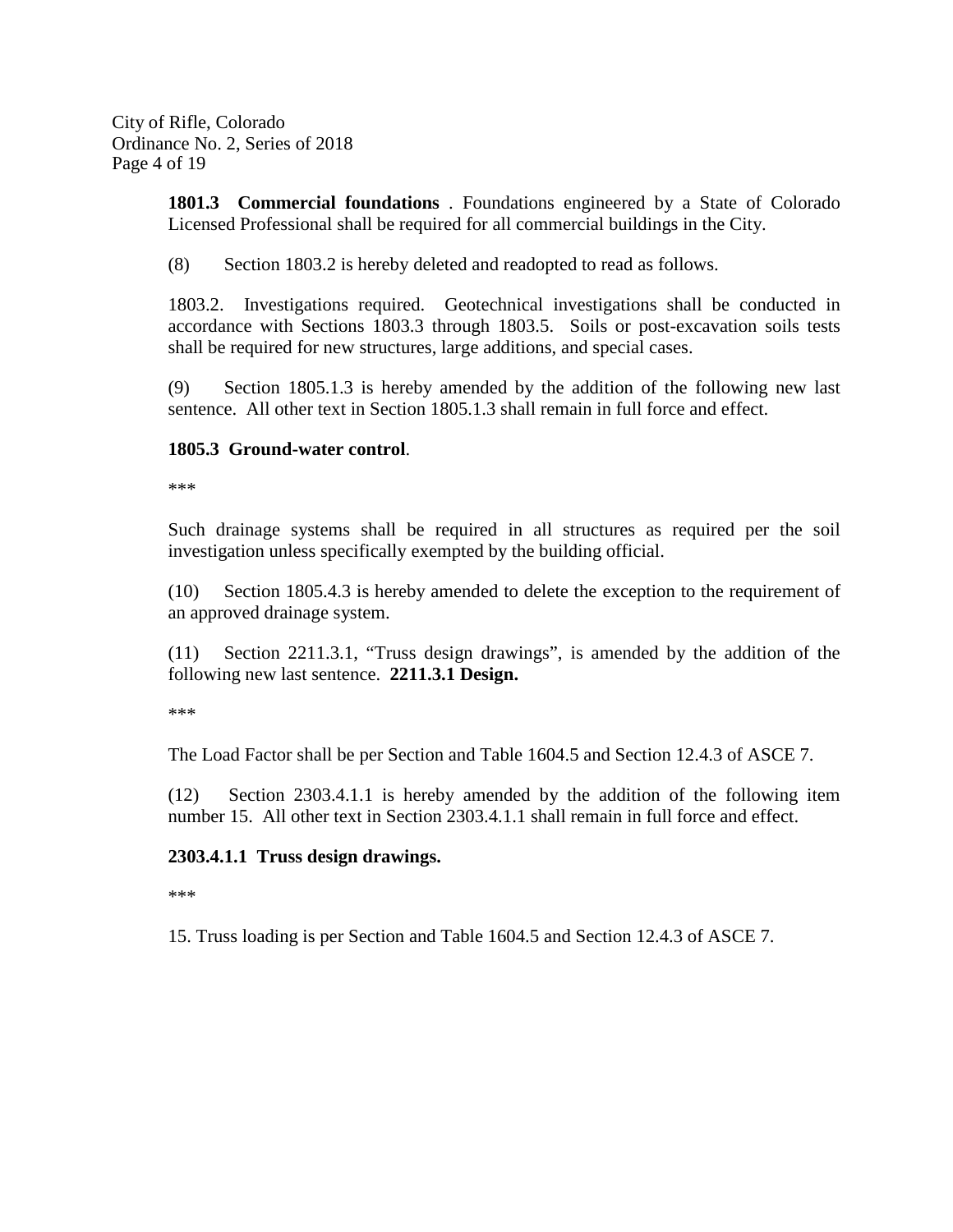City of Rifle, Colorado Ordinance No. 2, Series of 2018 Page 5 of 19

## **18-2-40. Penalties.**

Section 113.4 of the adopted code, which contains a penalty clause, is amended to read as follows:

**Section 114.4. Violation penalties.** Any person who violates a provision of this code or fails to comply with any of the requirements thereof, or who erects, constructs, alters or repairs a building or structure in violation of the approved construction documents or directive of the building official, or of a permit or certificate issued under the provisions of this code, shall be guilty of a separate offense for each and every day or portion thereof during which any violation of any provision of this code is committed, continued or permitted, and upon a conviction of any violation, such person, firm or corporation shall be punished by a fine of not more than \$1,000. Any criminal offense under this section shall be one of strict liability."

Section 3. Article III of Chapter 18 of the Rifle Municipal Code is hereby repealed in its entirety and reenacted as follows.

# **ARTICLE III Residential Code**

# **18-3-10. Adoption by reference.**

Pursuant to the power and authority conferred by Section 31-16-201 et seq., C.R.S., there is adopted by reference thereto the International Residential Code, 2015 Edition, and the commentary and appendices thereto, promulgated by the International Code Council Inc., 4051 West Flossmoor Road, Country Club Hills, Illinois, 60478-5795, to have the same force and effect as if set forth herein in every particular. The purpose and subject matter of this code is to regulate and govern the construction, alteration, movement, enlargement, replacement, repair, equipment, location, removal and demolition of detached one- and two-family dwellings and multiple single-family dwellings (townhouses) not more than three (3) stories in height with separate means of egress in the City.

# **18-3-20. Copy on file.**

At least one (1) copy of the International Residential Code, 2015 Edition, and the commentary and appendices thereto, together with the ordinances codified in this Chapter, shall be kept on file in the office of the City Clerk or Building Official and may be inspected by any interested person between the hours of 8:00 a.m. and 5:00 p.m., Monday through Friday, holidays excepted. Copies of said code and appendices shall be available for sale to the public at a moderate price, as required by Section 31-16-206, C.R.S.

#### **18-3-30. Amendments.**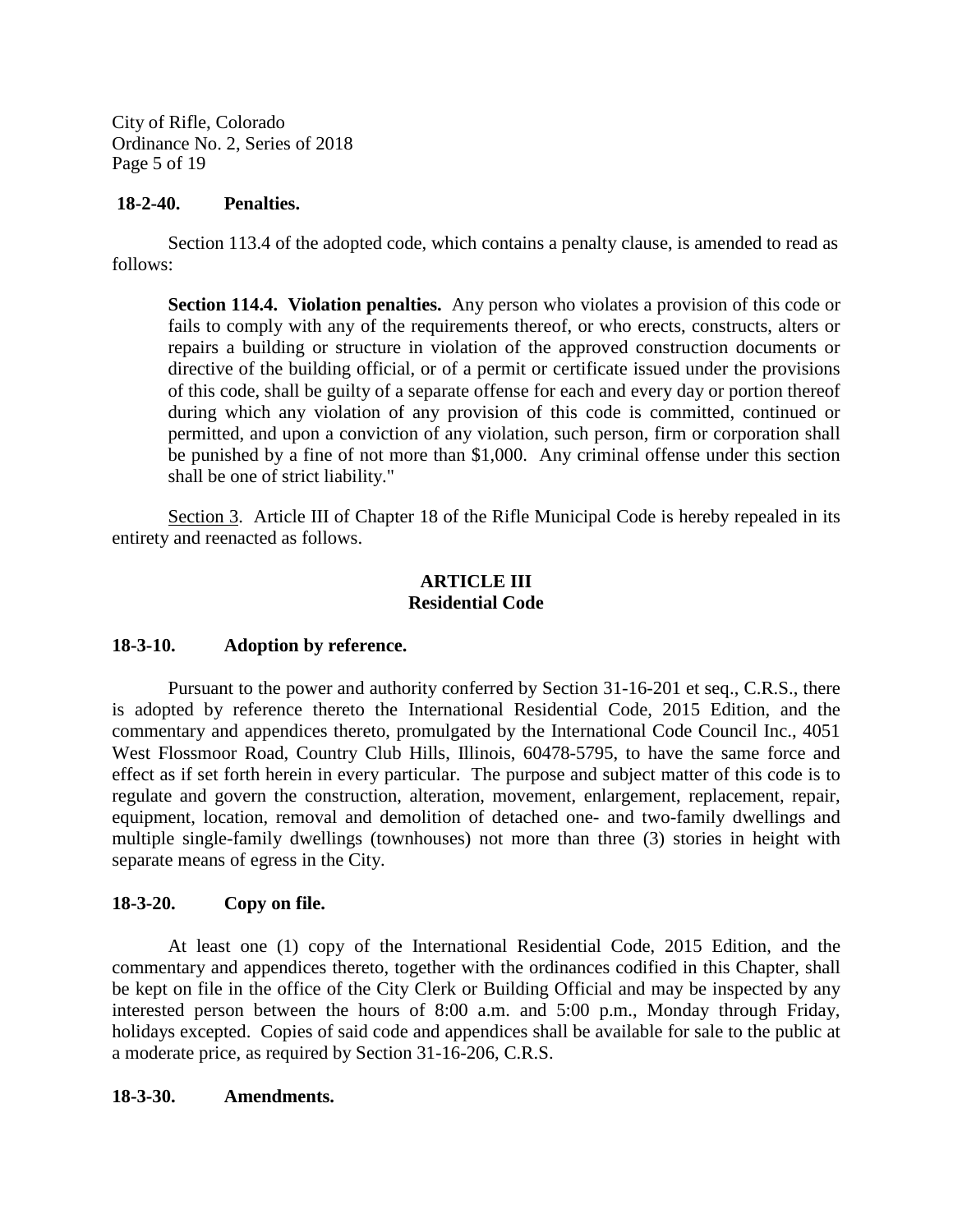City of Rifle, Colorado Ordinance No. 2, Series of 2018 Page 6 of 19

The International Residential Code, 2015 Edition, is amended as follows:

(1) Section R101.1, insert the "City of Rifle."

(2) Section and Table R301.2(1), "Climatic and geographic design criteria", use Climatic and Graphic Design Criteria as adopted in International Building Code, 2015 Edition.

(3) Section R313.2, "One- and two-family dwelling automatic fire systems", is amended to read as follows:

An automatic residential fire sprinkler systems shall not be required. When an automatic fire sprinkler system is not installed in a two-family dwelling, a single two-hour separation wall, or two one hour walls between units is required.

(4) Section R401.4, "Soil tests", is amended to read as follows.

Soil tests and post-excavation soil reports done by an approved agency using an approved method shall be required and reviewed by the building official.

(5) Delete Section P-2904 Dwelling Unit Fire Sprinkler Systems in its entirely. This section may be used as a reference standard only for an optional residential sprinkler system if installed by the builder.

(6) Section P3103.1, "Roof extension", insert "twelve inches (12") (304 mm)" in in the place of 6 inches (152 mm).

# **18-3-40. Penalties.**

Section R113.4 of the adopted code, which contains a penalty clause, is amended to read as follows:

**Section R113.4. Violation penalties**. Any person who violates a provision of this code or fails to comply with any of the requirements thereof, or who erects, constructs, alters or repairs a building or structure in violation of the approved construction documents or directive of the building official, or of a permit or certificate issued under the provisions of this code, shall be guilty of a separate offense for each and every day or portion thereof during which any violation of any provision of this code is committed, continued or permitted, and upon a conviction of any violation, such person, firm or corporation shall be punished by a fine of not more than \$1,000. Any criminal offense under this section shall be one of strict liability.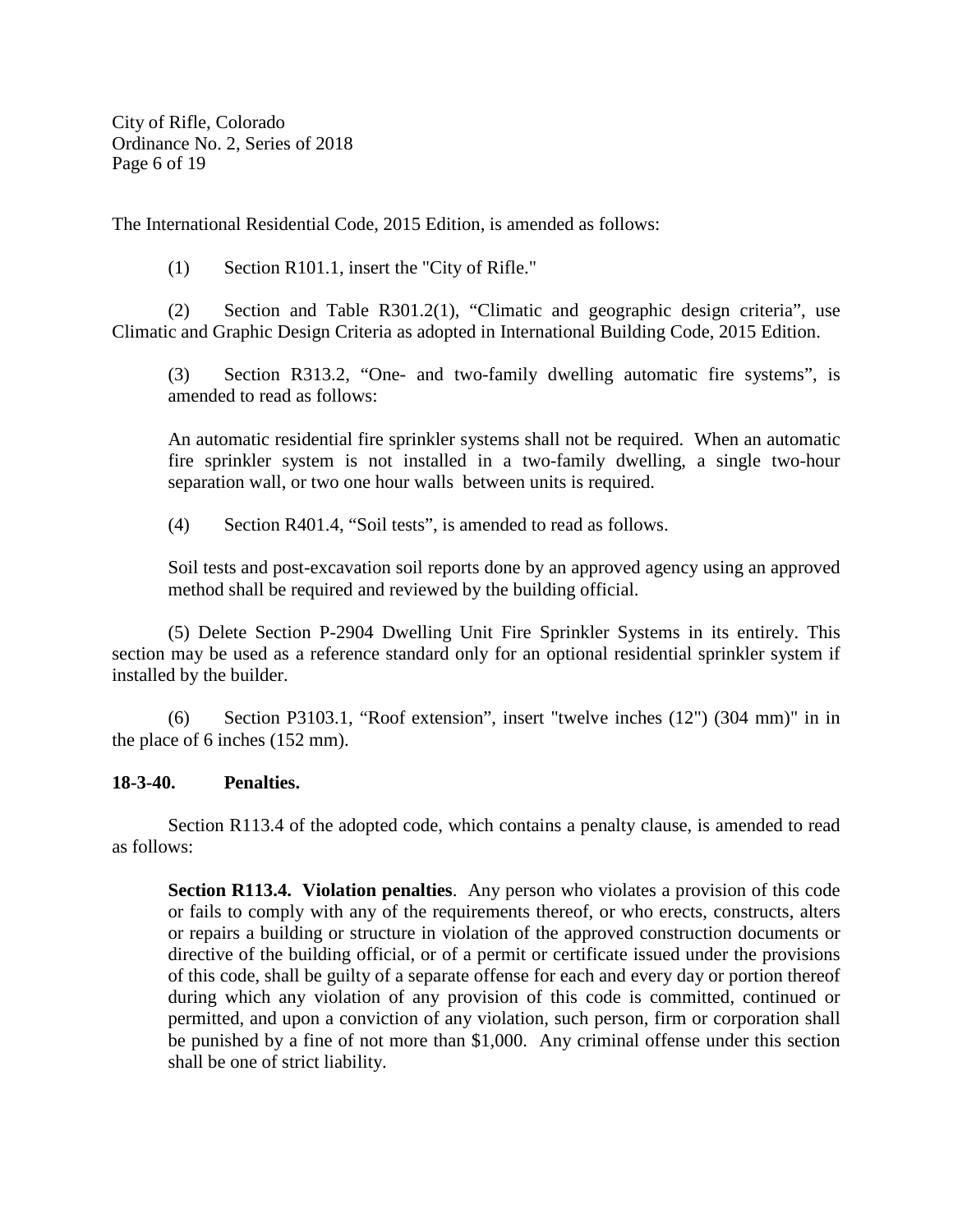City of Rifle, Colorado Ordinance No. 2, Series of 2018 Page 7 of 19

Section 4. Article IV of Chapter 18 of the Rifle Municipal Code is hereby repealed and reenacted as follows:

# **ARTICLE IV Mechanical Code**

#### **18-4-10. Adoption.**

Pursuant to the power and authority conferred by Section 31-16-201 et seq., C.R.S., there is adopted by reference thereto the International Mechanical Code, 2015 Edition, and the commentary and appendices thereto, promulgated by the International Code Council Inc., 4051 West Flossmoor Road, Country Club Hills, Illinois, 60478-5795. The purpose of this code is to regulate and control the design, construction, quality of materials, erection, installation, alteration, repair, location, relocation, replacement, addition to, use or maintenance of mechanical systems in the City

# **18-4-20. Copy on file.**

At least one (1) copy of the International Mechanical Code, 2015 Edition, and the commentary and appendices thereto, together with the ordinances codified in this Chapter, shall be kept on file in the office of the City Clerk or Building Official and may be inspected by any interested person between the hours of 8:00 a.m. and 5:00 p.m., Monday through Friday, holidays excepted. Copies of said code and appendices shall be available for sale to the public at a moderate price, as required by Section 31-16-206, C.R.S.

#### **18-4-30. Amendments.**

The International Mechanical Code, 2015 Edition, is amended as follows:

- (1) Section 101.1, insert the "City of Rifle."
- (2) Section 106.5.2, insert "as established by the City of Rifle."
- (3) Section 106.5.3, insert "as established by the City of Rifle."

(4) Section 108.5, "Stop work orders", is amended so that the last sentence reads as follows:

Any person who shall continue any work on the system after having been served with a stop work order, except such work as that person is directed to perform to remove a violation or unsafe condition, shall be liable for a fine as prescribed in Section 108.4 of this code.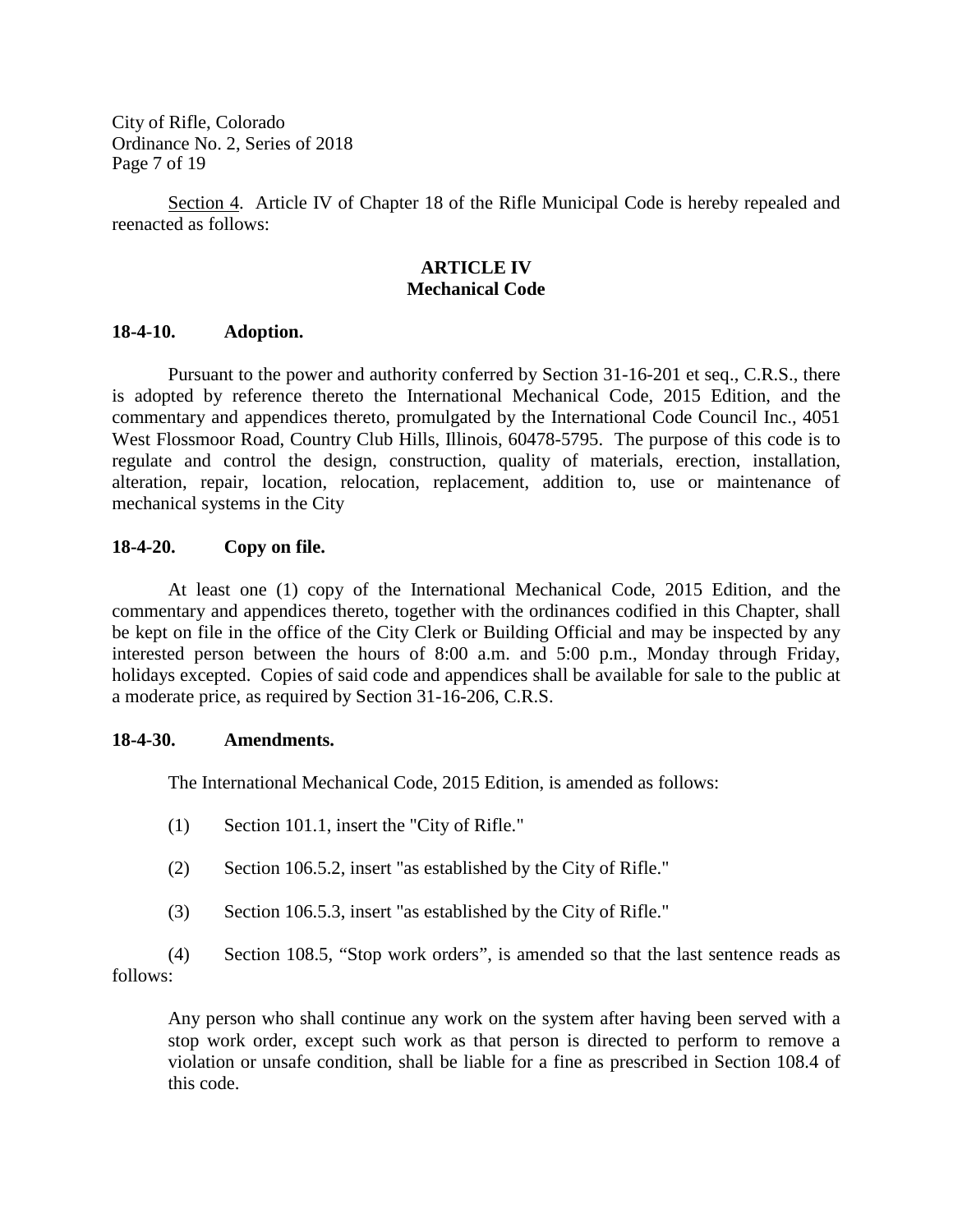City of Rifle, Colorado Ordinance No. 2, Series of 2018 Page 8 of 19

(5) A new Section 903.5 is hereby added to read as follows:

# **903.5 Local provisions.**

Unvented fuel gas fired fireplaces and decorative gas logs are not permitted in the City of Rifle.

## **18-4-40. Penalties.**

Section 108.4 of the adopted code, which contains a penalty clause, is amended to read as follows:

**Section 108.4. Violation penalties.** Any person, who violates a provision of this code or fails to comply with any of the requirements thereof or who erects, constructs, alters or repairs mechanical work in violation of the approved construction documents or directive of the building official, or of a permit or certificate issued under the provisions of this code, shall be guilty of a separate offense for each and every day or portion thereof during which any violation of any provision of this code is committed, continued or permitted, and upon a conviction of any violation, such person, firm or corporation shall be punished by a fine of not more than \$1,000. Any criminal offense under this section shall be one of strict liability.

Section 5. Article V of Chapter 18 of the Rifle Municipal Code is hereby repealed and reenacted as follows:

# **ARTICLE V Plumbing Code**

#### **18-5-10. Adoption.**

Pursuant to the power and authority conferred by Section 31-16-201 et seq., C.R.S., there is adopted by reference thereto the International Plumbing Code, 2015 Edition, and the commentary and appendices thereto, promulgated by the International Code Council Inc., 4051 West Flossmoor Road, Country Club Hills, Illinois, 60478-5795. The purpose and subject matter of this code is to regulate and control the design, construction, quality of materials, erection, installation, alteration, repair, location, relocation, replacement, addition to, use or maintenance of plumbing systems in the City.

# **18-5-20. Copy on file.**

At least one (1) copy of the International Plumbing Code, 2015 Edition, and the commentary appendices thereto, together with the ordinances codified in this Chapter, shall be kept on file in the office of the City Clerk or Building Official and may be inspected by any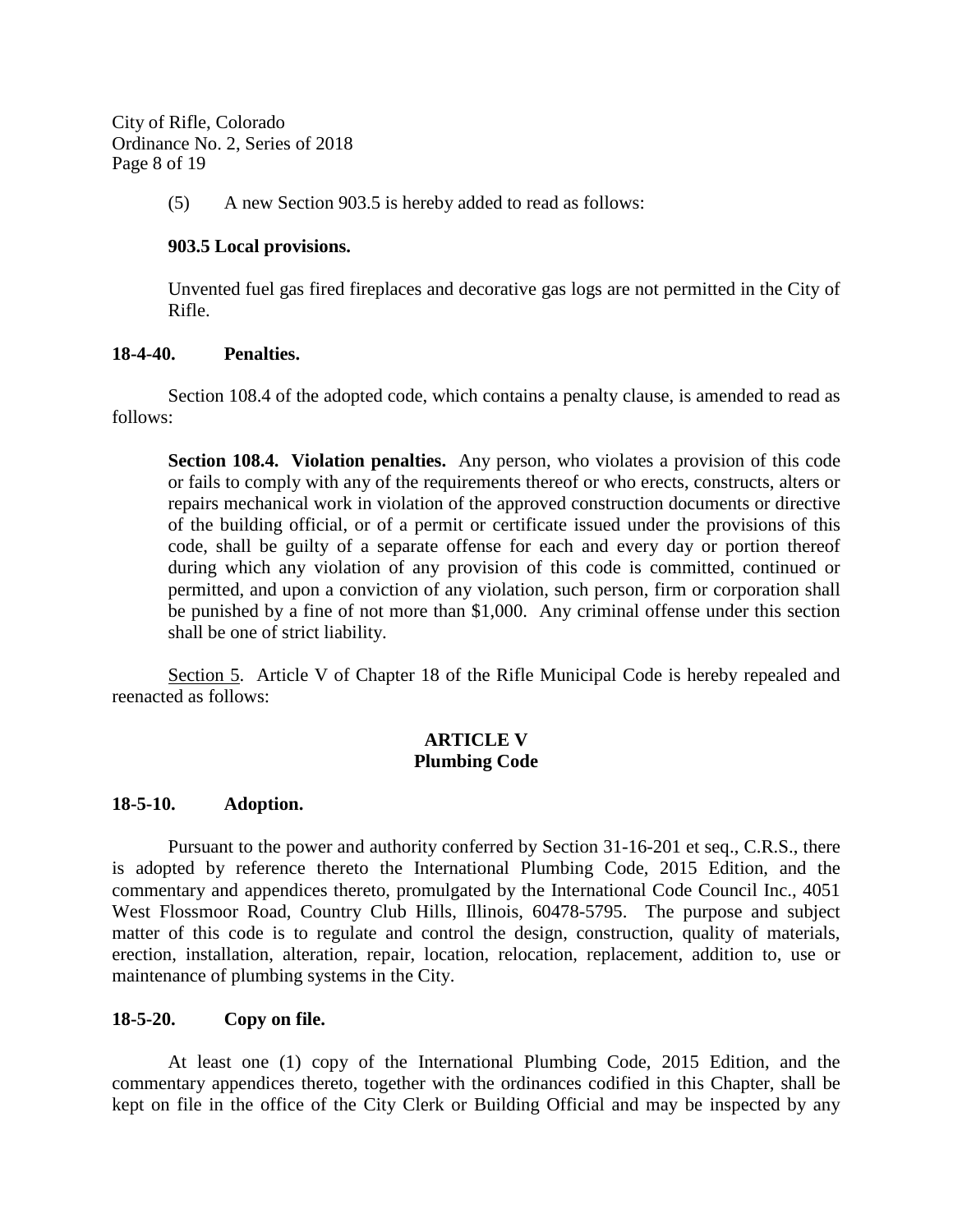City of Rifle, Colorado Ordinance No. 2, Series of 2018 Page 9 of 19

interested person between the hours of 8:00 a.m. and 5:00 p.m., Monday through Friday, holidays excepted. Copies of said code and appendices shall be available for sale to the public at a moderate price, as required by Section 31-16-206, C.R.S.

# **18-5-30. Amendments.**

The International Plumbing Code, 2015 Edition, is amended as follows:

- (1) Section 101.1, insert the "City of Rifle."
- (2) Section 106.6.2, insert "as established by the City of Rifle."
- (3) Section 106.6.3, insert "as established by the City of Rifle."

(4) Section 108.5, "Stop work orders", is amended so that the last sentence reads as follows:

Any person who shall continue any work in or about the structure after having been served with a stop work order, except such work as that person is directed to perform to remove a violation or unsafe condition, shall be liable for a fine as prescribed in Section 108.4 of this code.

(5) Section 904..3, "Vent termination", is amended to read as follows:

Vent stacks or stack vents shall terminate outdoors at least "twelve inches (12")" above the roof surface on the high side of the vent.

# **18-5-40. Penalties.**

Section 108.4 of the adopted code, which contains a penalty clause, is amended and set forth in full below, as follows:

Section 108.4. Violation penalties. Any person who violates a provision of this code or fails to comply with any of the requirements thereof or who erects, constructs, alters or repairs plumbing work in violation of the approved construction documents or directive of the building official, or of a permit or certificate issued under the provisions of this code, shall be guilty of a separate offense for each and every day or portion thereof during which any violation of any provision of this code is committed, continued or permitted, and upon a conviction of any violation, such person, firm or corporation shall be punished by a fine of not more than \$1,000. Any criminal offense under this section shall be one of strict liability.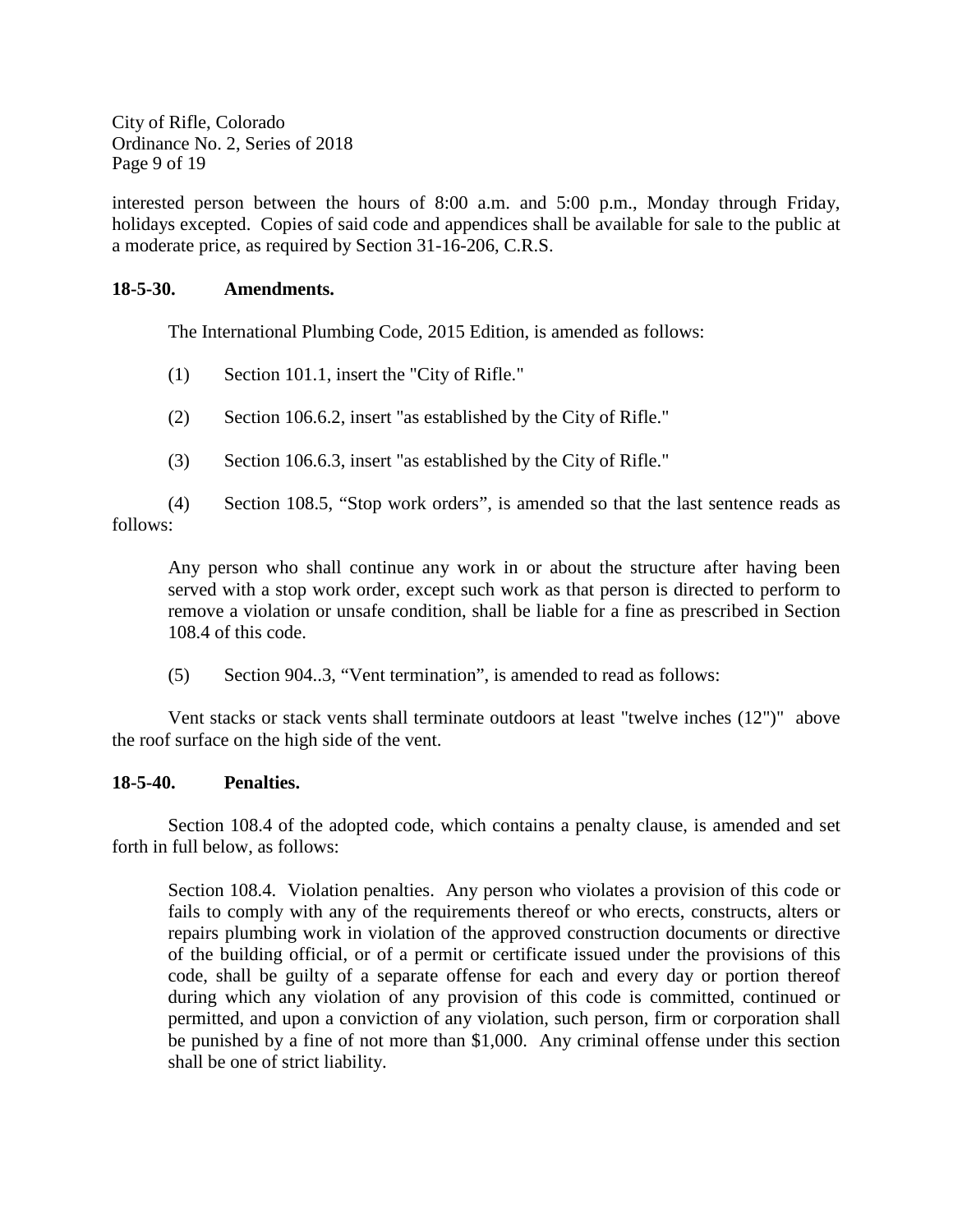City of Rifle, Colorado Ordinance No. 2, Series of 2018 Page 10 of 19

Section 6. Article VI of Chapter 18 of the Rifle Municipal Code is hereby repealed and reenacted as follows:

## **ARTICLE VI Fuel Gas Code**

#### **18-6-10. Adoption.**

Pursuant to the power and authority conferred by Section 31-16-201 et seq., C.R.S., there is adopted by reference thereto the International Fuel Gas Code,02015 Edition, and the commentary and appendices thereto, promulgated by the International Code Council Inc., 4051 West Flossmoor Road, Country Club Hills, Illinois, 60478-5795. The purpose and subject matter of this code is to establish the minimum regulations governing the conditions and maintenance of all property, buildings and structures by providing the standards for supplied utilities and the design and installation of gas systems and gas-fired appliances in the City.

# **18-6-20. Copy on file.**

At least one (1) copy of the International Fuel Gas Code, 2015 Edition, and the commentary and appendices thereto, together with the ordinances codified in this Chapter, shall be kept on file in the office of the City Clerk or Building Official and may be inspected by any interested person between the hours of 8:00 a.m. and 5:00 p.m., Monday through Friday, holidays excepted. Copies of said code and appendices shall be available for sale to the public at a moderate price, as required by Section 31-16-206, C.R.S.

#### **18-6-30. Amendments.**

The code adopted herein is amended as follows:

- (1) Section 101.1, insert the "City of Rifle."
- (2) Section 106.6.2, insert "as established by the City of Rifle."
- (3) Section 106.6.3, insert "as established by the City of Rifle."

(4) Section 108.5, "Stop work orders", is amended so that the last sentence reads as follows:

Any person who shall continue any work on the system after having been served with a stop work order, except such work as that person is directed to perform to remove a violation or unsafe condition, shall be liable for a fine as prescribed in Section 108.4 of this code.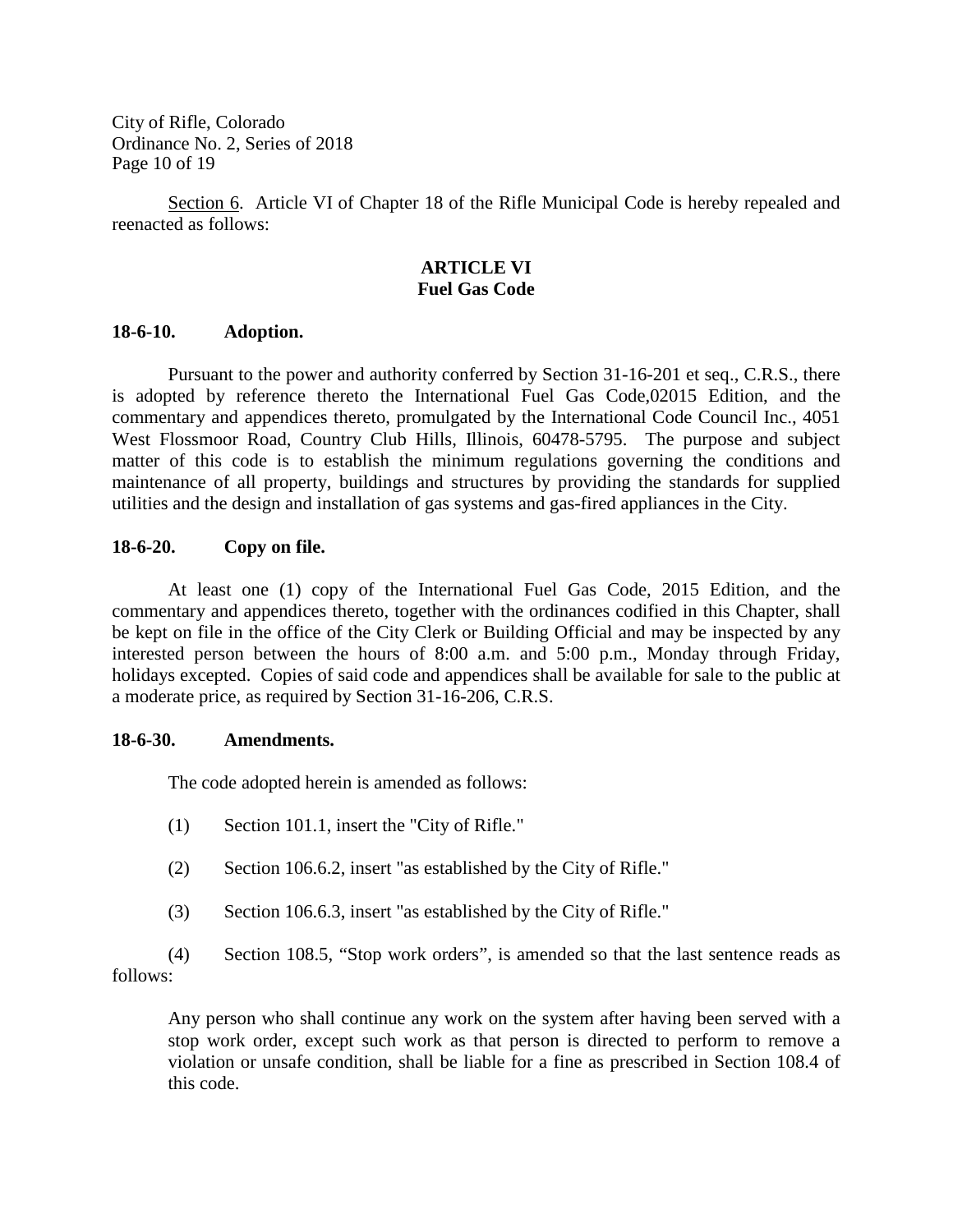City of Rifle, Colorado Ordinance No. 2, Series of 2018 Page 11 of 19

### **18-6-40. Penalties.**

Section 108.4 of the adopted code, which contains a penalty clause, is amended to read as follows:

**Section 108.4. Violation penalties.** Any person who violates a provision of this code or fails to comply with any of the requirements thereof or who erects, constructs, alters or repairs work in violation of the approved construction documents or directive of the building official, or of a permit or certificate issued under the provisions of this code, shall be guilty of a separate offense for each and every day or portion thereof during which any violation of any provision of this code is committed, continued or permitted, and upon a conviction of any violation, such person, firm or corporation shall be punished by a fine of not more than \$1,000. Any criminal offense under this section shall be one of strict liability.

Section 7. Article VII of Chapter 18 of the Rifle Municipal Code is hereby repealed and reenacted in its entirety to read as follows.

# **ARTICLE VII Performance Code**

# **18-7-10. Adoption.**

Pursuant to the power and authority conferred by Section 31-16-201 et seq., C.R.S., there is adopted by reference thereto the International Performance Code, 2015 Edition, and the commentary and appendices thereto, promulgated by the International Code Council, Inc., 4051 West Flossmoor Road, Country Club Hills, Illinois 60478-5795. The purpose and subject matter of this code is to regulate and govern the performance-based design, construction, quality of materials, erection, installation, alteration, repair, location, relocation, replacement, addition to, use or maintenance of building and/or fire protection systems in the City.

# **18-7-20. Copy on file.**

At least one (1) copy of the International Performance Code, 2015 Edition, and the commentary and appendices thereto, together with the ordinances codified in this Chapter, shall be kept on file in the office of the City Clerk or Building Official. Copies of the code and appendices shall be available for sale to the public at a moderate price, as required by Section 31- 16-206, C.R.S.

Section 8. Article VIII of Chapter 18 of the Rifle Municipal Code is hereby repealed in its entirety and reenacted as follows: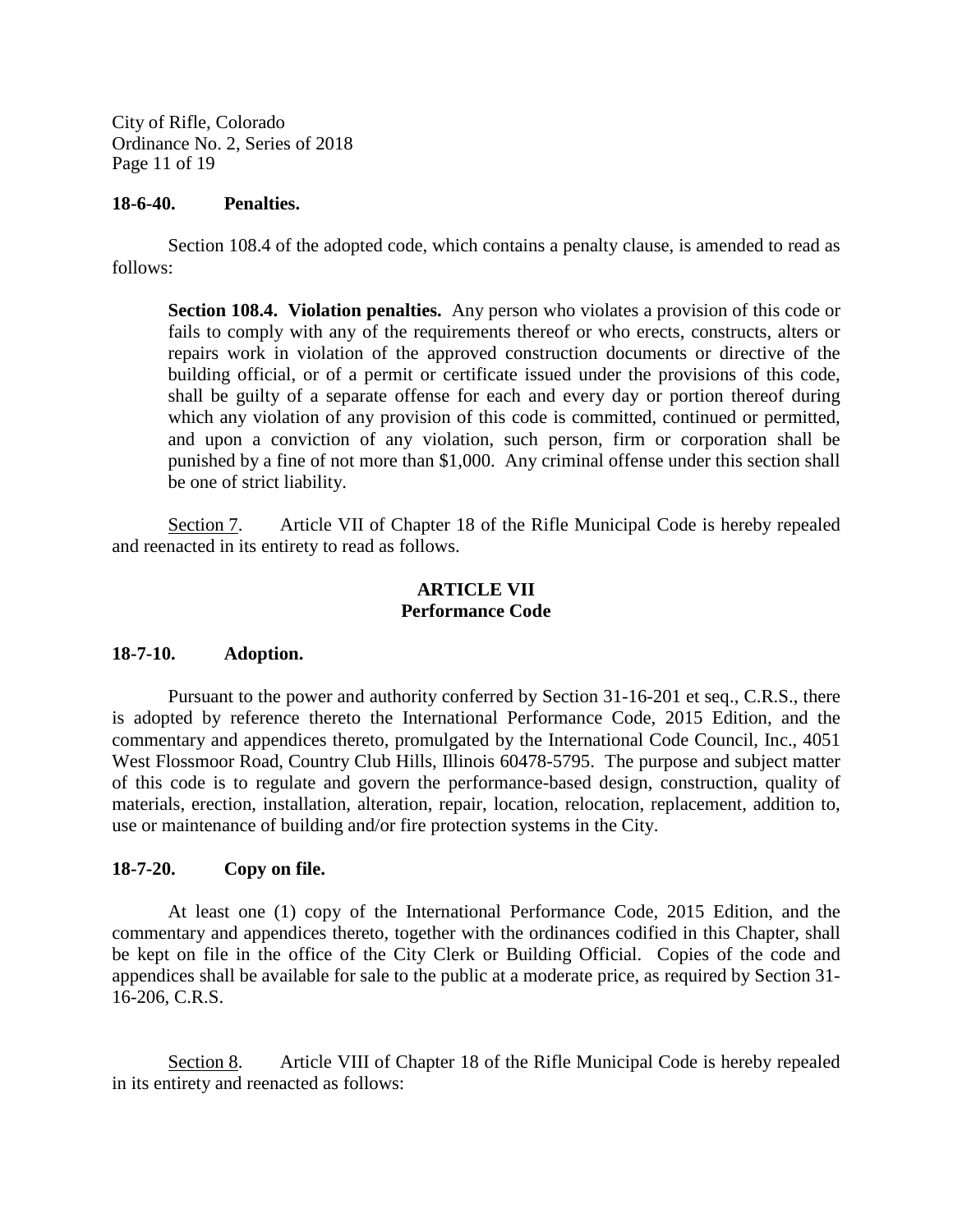City of Rifle, Colorado Ordinance No. 2, Series of 2018 Page 12 of 19

# **ARTICLE VIII Existing Building Code**

#### **18-8-10. Adoption.**

Pursuant to the power and authority conferred by Section 31-16-201 et seq., C.R.S., there is adopted by reference thereto the International Existing Building Code, 2015Edition, and the commentary and appendices thereto, promulgated by the International Code Council, Inc., 4051 West Flossmoor Road, Country Club Hills, Illinois 60478-5795. The purpose and subject matter of this code is to regulate and govern the repair, alteration, change of occupancy, addition and relocation of existing buildings, including historic buildings in the City.

# **18-8-20. Copy on file.**

At least one (1) copy of the International Existing Building Code, 2015 Edition, and the commentary and appendices thereto, together with the ordinances codified in this Chapter, shall be kept on file in the office of the City Clerk or Building Official. Copies of the code and appendices shall be available for sale to the public at a moderate price, as required by Section 31- 16-206, C.R.S.

#### **18-8-30. Amendments.**

The International Existing Building Code, 2015 Edition, is amended as follows:

(1) Section 101.1: insert "City of Rifle."

(2) Section 114.3, "Unlawful continuance", is amended so that the last sentence reads as follows:

Any person who shall continue any work on the system after having been served with a stop work order, except such work as that person is directed to perform to remove a violation or unsafe condition, shall be liable for a fine as prescribed in Section 113.4 of this code.

# **18-8-40. Penalties.**

Section 113.4 of the International Existing Building Code, 2015 Edition, which contains a penalty clause, is amended to read as follows:

**Section 113.4 Violation penalties.** Any person who violates a provision of this code or fails to comply with any of the requirements thereof or who repairs, alters or changes the occupancy of a building or structure in violation of the approved construction documents or directive of the building official, or of a permit or certificate issued under the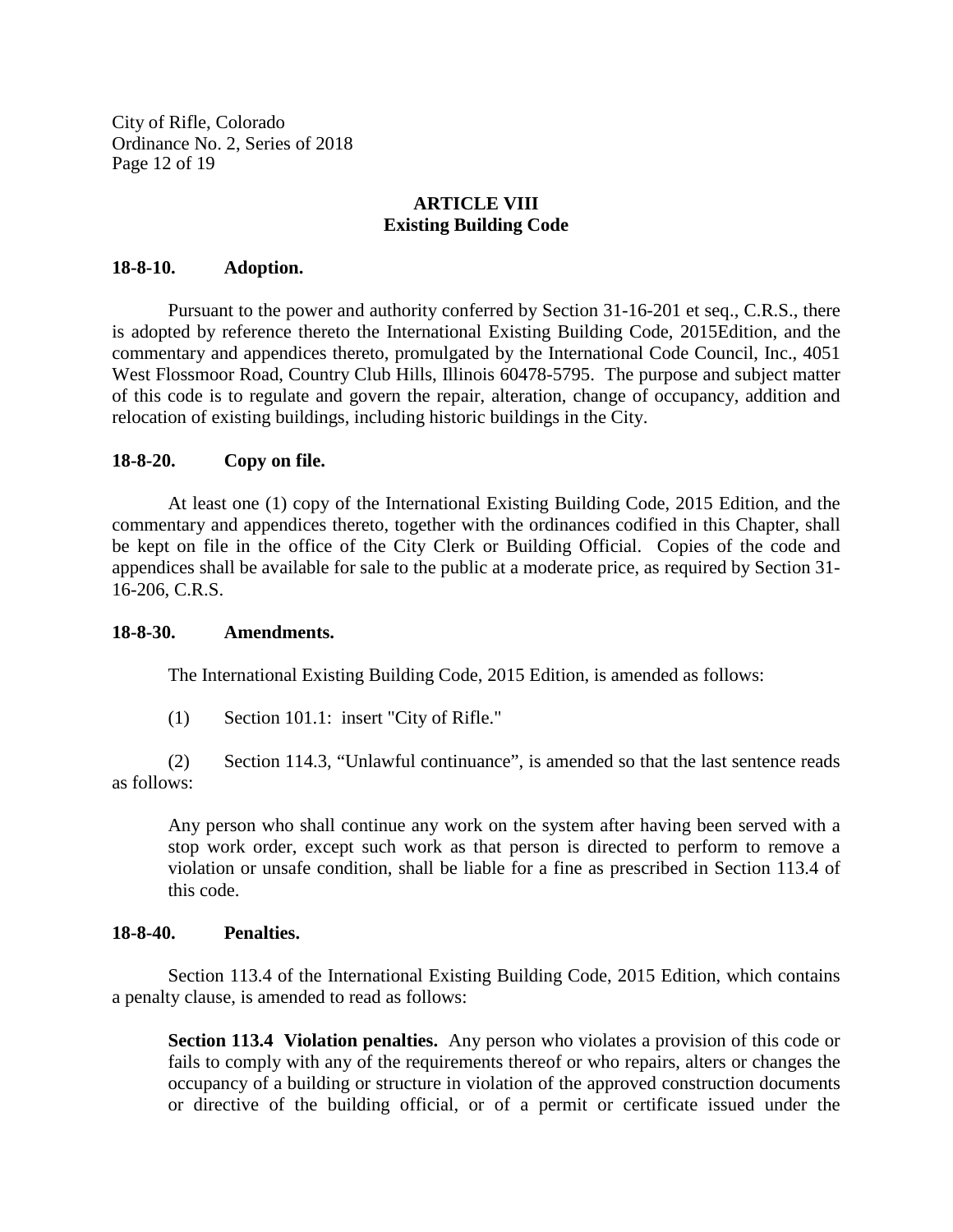City of Rifle, Colorado Ordinance No. 2, Series of 2018 Page 13 of 19

> provisions of this code, shall be guilty of a separate offense for each and every day or portion thereof during which any violation of any provision of this code is committed, continued or permitted and, upon a conviction of any violation, such person, firm or corporation shall be punished by a fine of not more than one thousand dollars (\$1,000.00). Any criminal offense under this section shall be one of strict liability.

Section 9. Article IX of Chapter 18 of the Rifle Municipal Code is hereby repealed and reenacted in its entirety and reenacted as follows:

## **ARTICLE IX INTERNATIONAL FIRE CODE**

#### **18-9-10. Adoption.**

Pursuant to the power and authority conferred by C.R.S. §31-16-201 et seq., there is adopted by reference thereto the International Fire Code, 2015 Edition, and all appendices thereto, promulgated by the International Code Council, Inc., 4051 West Flossmoor Road, Country Club Hills, Illinois 60478-5795. The purpose and subject matter of this code is to regulate and govern the safeguarding of life and property from conditions hazardous to life or property in the occupancy of buildings and premises in the City and provide for the issuance of permits and collection of fees therefor.

#### **18-9-20. Copy on File.**

At least one copy of the International Fire Code, 2015 Edition, and the appendices thereto, together with the ordinances codified in this Chapter, shall be kept on file in the office of the City Clerk or City Building Official. Copies of the Code and appendices shall be available for sale to the public at a moderate price, as required by C.R.S. §31-16-206.

#### **18-9-30. Amendments.**

The International Fire Code, 2015 Edition, is amended as follows:

- (1) Section 101.1 insert: City of Rifle
- (2) Section 111.4, "Failure to comply", is amended to read as follows:

Any person who shall continue any work in or about the structure after having been served with a stop work order, except such work as that person is directed to perform to remove a violation or unsafe condition, shall be liable for a fine as prescribed in Section 109.3 of this code.

(3) Section 105.6.28, "LP-gas" is amended to read as follows: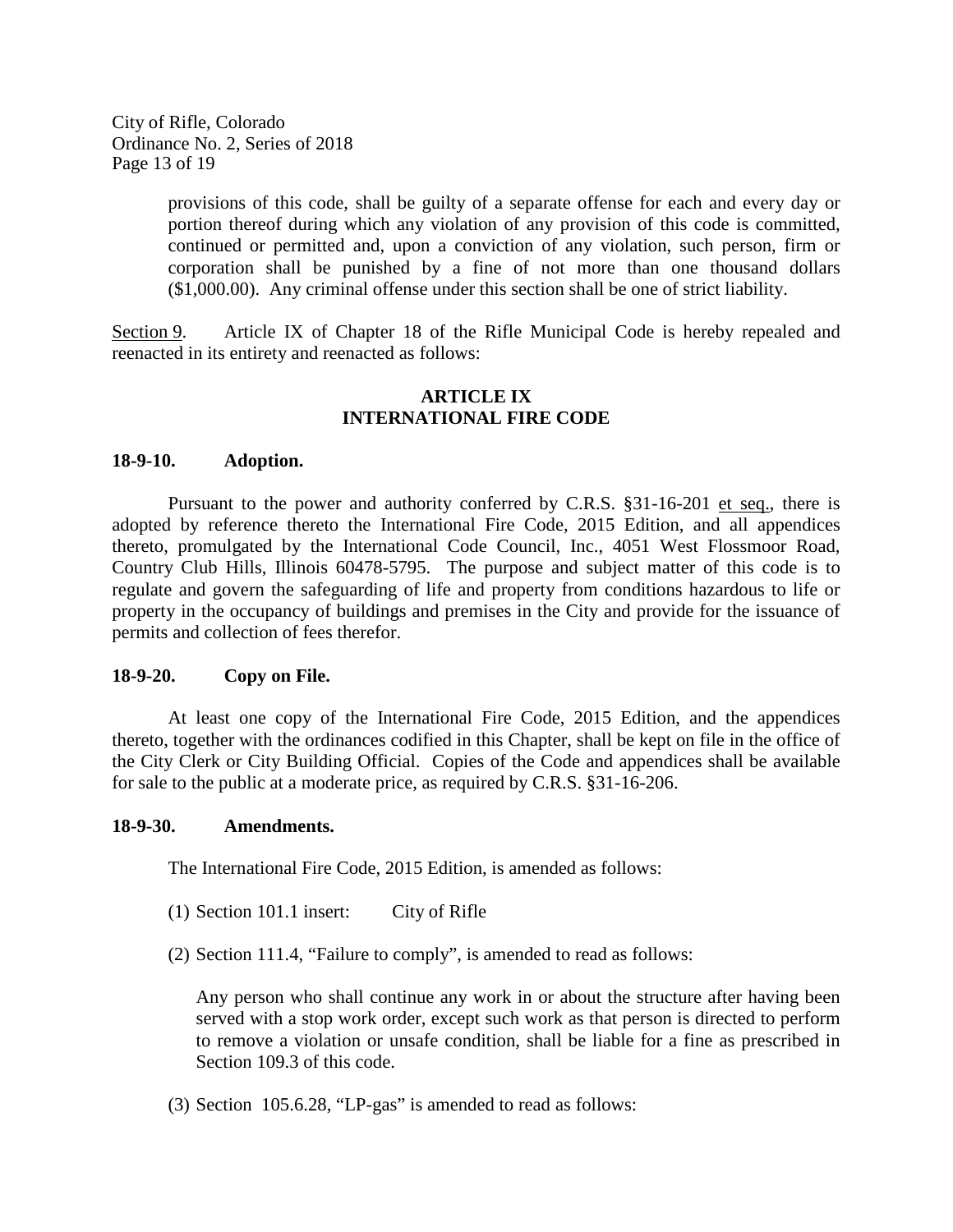City of Rifle, Colorado Ordinance No. 2, Series of 2018 Page 14 of 19

An operational permit is required for:

1. Storage and use of LP Gas

**Exception:** A permit is not required for individual container with 1000-gallon (3786 L) water capacity or less serving a R-Div-3 occupancy

- (4) Section 307.2.1, "Authorization", is deleted.
- (5) Section 507.2, "Type of Water Supply", is amended to read as follows:

A water supply shall consist of reservoirs, pressurized tanks, elevated tanks, water mains, tanker shuttles or to the approved systems capable of provided a required fire flow.

- (6) Section 901.2, "Construction documents", is amended to add the following:
	- 1. Approval signature and documentation. Shop drawing for fire sprinkler systems shall bear the seal of a Colorado Licensed Professional Fire Protection Engineer practicing in their respective field of expertise or NICET Level III or higher in fire sprinkler system design.
- (7) Section 903.2, "Where required", is amended by the addition of the following:

All commercial occupancies to be built in a location which is difficult to access, has limited or poor fire flow supply water, the building size or fire area is too large for fire department operations or the surrounding area has a lack of fire hydrants by the FIRE CODE OFFICIAL or FIRE CHIEF, will be reviewed by the FIRE CODE OFFICAL and/or the FIRE CHIEF for the need to be equipped with an approved automatic fire suppression system and will have the duty to overrule Section 903 for building size for fire sprinkler requirements.

A sealed set of these shop drawings, complete with review comments, shall be made available at all times at the work site for the fire department inspector. An identical set of shop drawings shall be given to the owner.

- (8) Section 907.1.2, "Fire alarm shop drawings", is amended to read as follows:
	- 1. Shop drawings for fire alarm systems shall bear the seal and signature of a State of Colorado Licensed Professional Engineer practicing in their field of expertise or a NICET Level III or higher in fire alarm design.
	- 2. A sealed set of shop drawings, complete with review comments, shall be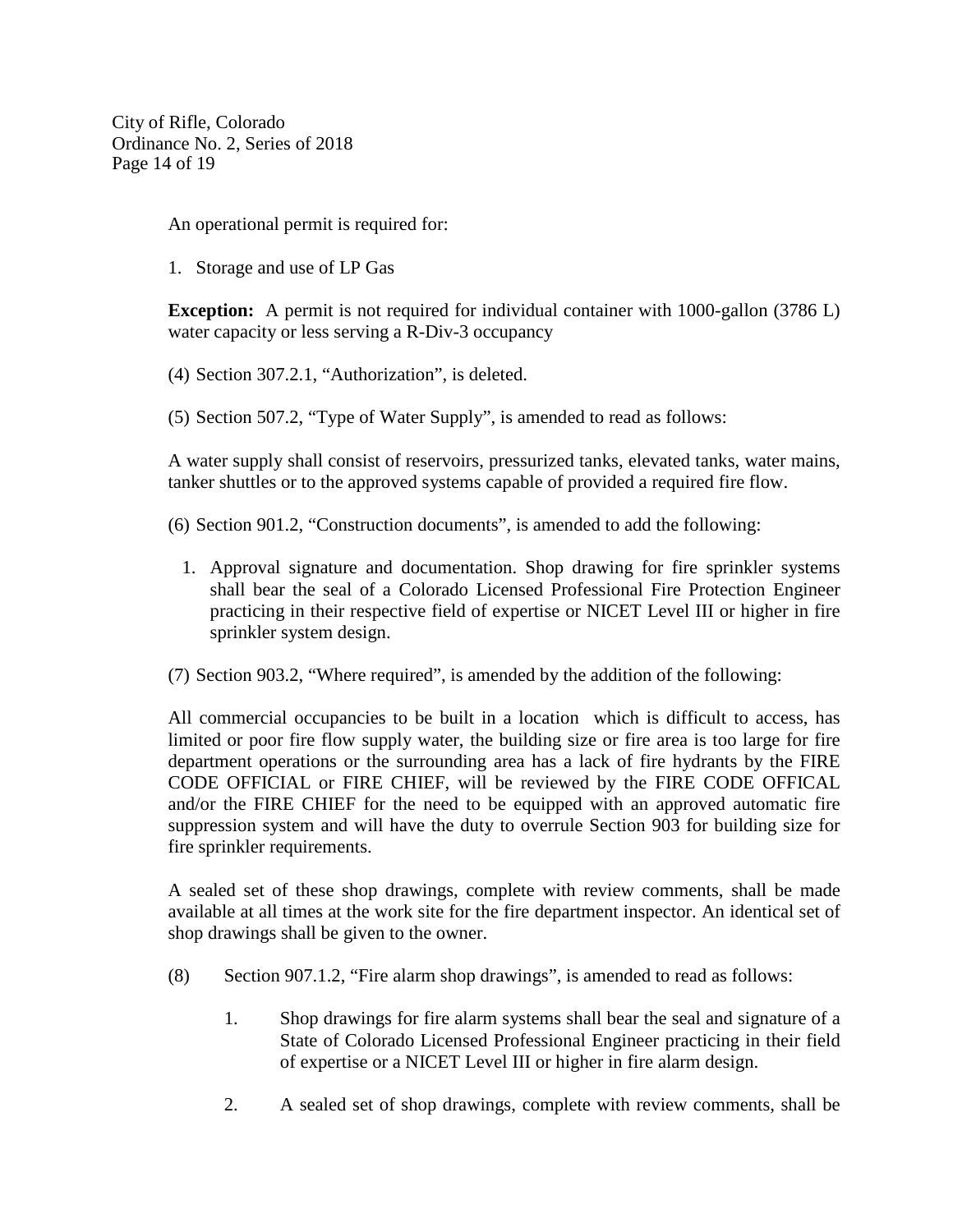City of Rifle, Colorado Ordinance No. 2, Series of 2018 Page 15 of 19

> made available at all times at the work site for the fire department inspector. An identical set of shop drawing shall be given to the owner.

(9) Appendix D, Section D106.3, "Remoteness", is amended to read as follows:

Where two fire apparatus access road are required, they shall be placed a distance apart equal to but not less than one half of the length of the maximum overall diagonal dimension of the property or area to be served, measured in a straight line between accesses as determined by the Fire Code Official.

(10) Appendix D, Section D107.2, "Remoteness", is amended to read as follows:

Where two fire apparatus access roads are required, they shall be placed a distance apart equal to but not less than one half of the length of the maximum overall diagonal dimension of the property or area to be served, measured is a straight between accesses as determined by the FIRE CODE OFFICIAL.

#### **18-9-40. Penalties**.

Section 109.3 of the International Fire Code, 2015 Edition, which contains a penalty clause, is amended to read as follows:

**Section 109.3 Violation penalties**. Any person who violates a provision of this code or fails to comply with any of the requirements thereof or who erects, constructs, alters or repairs work in violation of the approved construction documents or directive of the building official, or of a permit or certificate issued under the provisions of this code, shall be guilty of a separate offense for each and every day or portion thereof during which any violation of any provision of this code is committed, continued, or permitted, and upon a conviction of any violation, such person, firm, or corporation shall be punished by a fine of not more than one thousand dollars (\$1,000). Any criminal offense under this section shall be one of strict liability.

Section 10. Article X of Title 18 of the Rifle Municipal Code is hereby repealed and reenacted in its entirety, as follows:

#### **ARTICLE X Energy Conservation Code**

#### **18-10-10. Adoption.**

Pursuant to the power and authority conferred by Section 31-16-201 et seq., C.R.S., there is adopted by reference thereto the International Energy Conservation Code, 2009 Edition, and the commentary and appendices thereto, promulgated by the International Code Council, Inc.,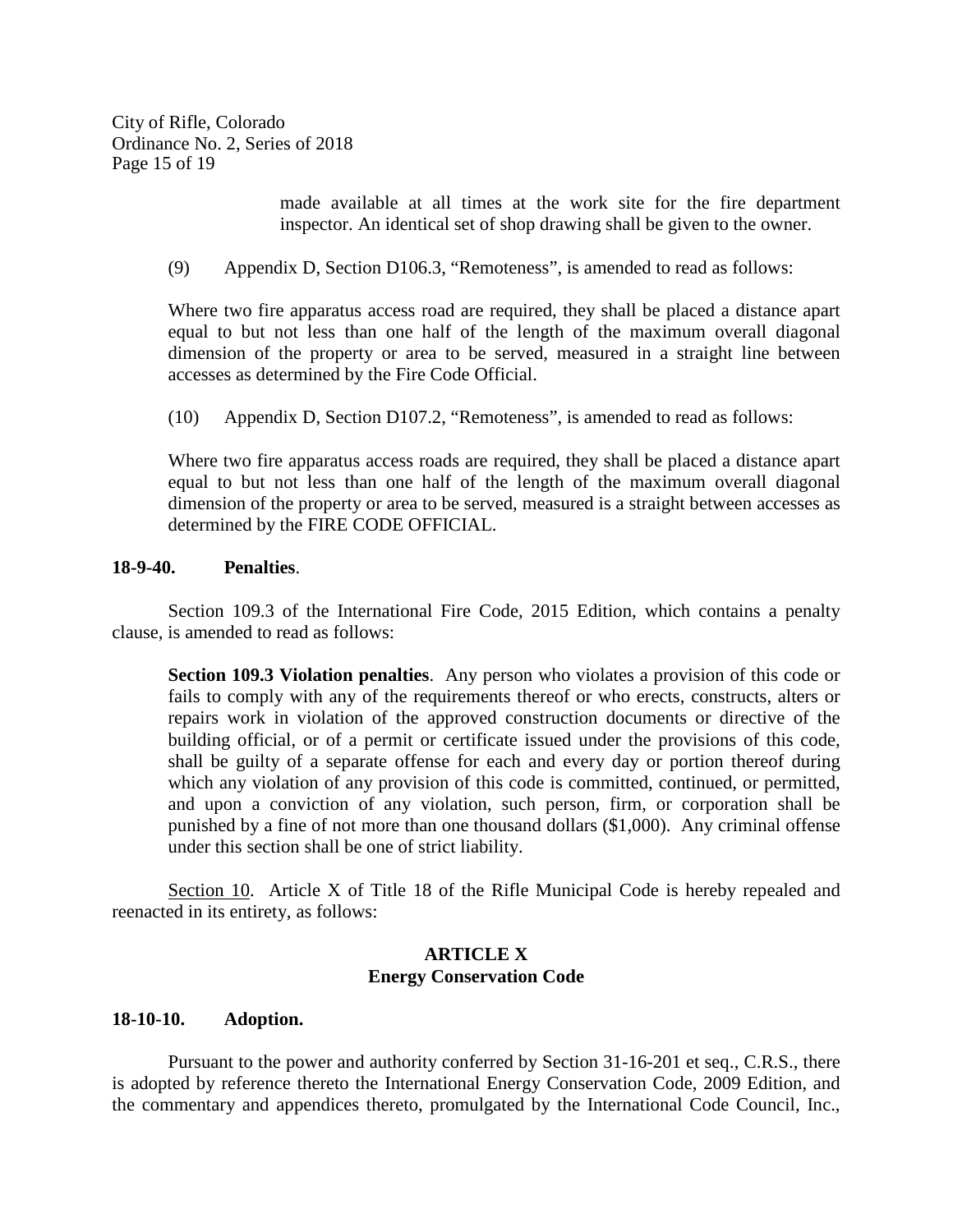City of Rifle, Colorado Ordinance No. 2, Series of 2018 Page 16 of 19

4051 West Flossmoor Road, Country Club Hills, Illinois 60478-5795. The purpose and subject matter of this code is to regulate and govern energy-efficient building envelopes and installation of energy-efficient mechanical, lighting and power systems and provide for the issuance of permits and payment of fees therefor.

# **18-10-20. Copy on file.**

At least one (1) copy of the International Energy Conservation Code, 2009 Edition, and the commentary and appendices thereto, together with the ordinances codified in this Chapter, shall be kept on file in the office of the City Clerk or Building Official. Copies of the code and appendices shall be available for sale to the public at a moderate price, as required by Section 31- 16-206, C.R.S.

## **18-10-30. Amendments.**

The International Energy Conservation Code, 2009 Edition, is amended as follows:

(1) Section 101.1: insert "City of Rifle."

Section 11. Article XI of Chapter 18 of the Rifle Municipal Code is hereby repealed in its entirety and reenacted as follows.

## **ARTICLE XI Property Maintenance Code**

#### **18-11-10. Adoption.**

Pursuant to the power and authority conferred by Section 31-16-201 et seq., C.R.S., there is adopted by reference thereto the International Property Maintenance Code, 2015 Edition, and the commentary and appendices thereto, promulgated by the International Code Council, Inc., 4051 West Flossmoor Road, Country Club Hills, Illinois 60478-5795. The purpose and subject matter of this code is to regulate and govern the conditions of all property, buildings and structures by providing standards for supplied utilities and facilities and other physical things and conditions essential to ensure that structures are safe, sanitary and fit for occupation and use; the condemnation of buildings and structures unfit for human occupancy and use; and the demolition of existing structures; and by providing for the issuance of permits and collection of fees therefor.

# **18-11-20. Copy on file.**

At least one (1) copy of the International Property Maintenance Code, 2015 Edition, and the commentary and appendices thereto, together with the ordinances codified in this Chapter,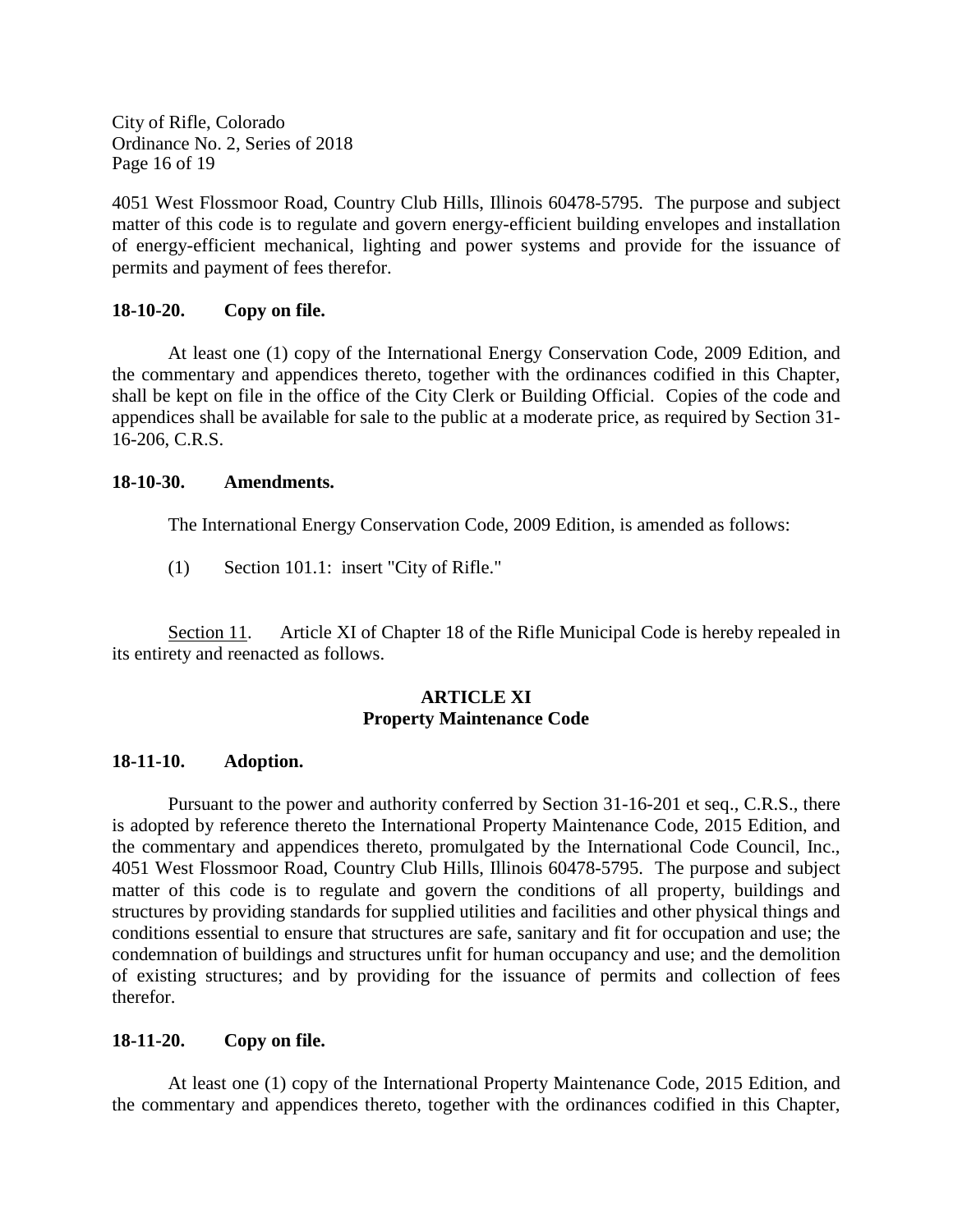City of Rifle, Colorado Ordinance No. 2, Series of 2018 Page 17 of 19

shall be kept on file in the office of the City Clerk or Building Official. Copies of the code and appendices shall be available for sale to the public at a moderate price, as required by Section 31- 16-206, C.R.S.

## **18-11-30. Amendments.**

The International Property Maintenance Code, 2015 Edition, is amended as follows:

- (1) Section 101.1: insert "City of Rifle."
- (2) Section 103.5: insert "as established by the City of Rifle."
- (3) Section 302.4, "Weeds": insert eight inches (8") as maximum weed height.
- (4) Section 304.14, "Insect screens": insert "March 1 through November 1."
- (5) Section 602.3, "Heat supply": insert "September 1 through June 1."
- (6) Section 602.4, "Occupiable work spaces": insert "September 1 through June 1."

#### **18-11-40. Penalties.**

Section 106.4 of the International Property Maintenance Code, 2015 Edition, which contains a penalty clause, is amended to read as follows:

**Section 106.4 Violation penalties**. Any person who violates a provision of this code or fails to comply therewith or with any of the requirements thereof shall be guilty of a separate offense for each and every day or portion thereof during which any violation of any provision of this code is committed, continued or permitted and, upon a conviction of any violation, such person, firm or corporation shall be punished by a fine of not more than one thousand dollars (\$1,000.00). Any criminal offense under this section shall be one of strict liability."

Section 12. Article XII of Rifle Municipal Code Chapter 18 is hereby amended by the addition of Section 18-12-70 to read as follows:

# **18-12-70 Attorney Fees.**

In addition to any other fees and charges as may be assessed by the City for violations of this Chapter, the City shall be entitled to collection of its reasonable attorney fees and costs relating to or arising from any enforcement action undertaken by the City pursuant to this Article.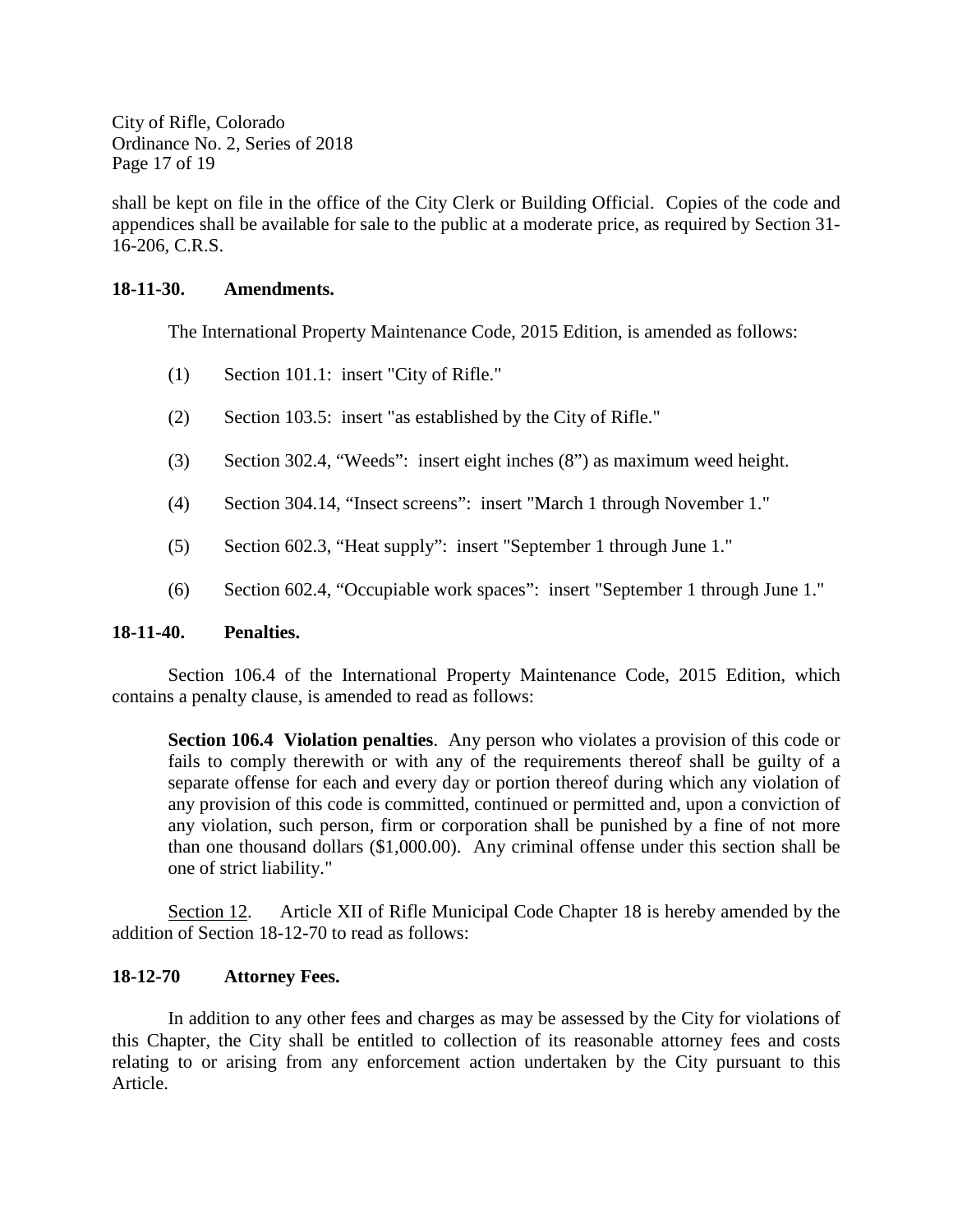City of Rifle, Colorado Ordinance No. 2, Series of 2018 Page 18 of 19

Section 13. Article XII of Rifle Municipal Code Chapter 18 is hereby amended by the addition of Section 18-12-80 to read as follows:

# **18-12-80. Collections; Liens.**

(a) In the event of failure to pay all penalties, fees and costs assessed for violations of this Chapter, the City may refer the matter for collection by whatever means are available to the City.

(b) In the event of failure to pay all penalties, fees and costs assessed for violations of this Chapter, the City Manager shall record a notice of lien with the County Clerk and Recorder as a lien against the property in violation for the amounts due. The assessment shall be a lien against the property until it is paid and shall have priority over all other liens except general taxes and prior special assessments. The City shall have all remedies for collection thereof provided by state statutes, for the purpose of having the assessment placed upon the tax list and collected in the same manner as taxes are now collected. The amount of such assessment may be paid to the City of Rifle at any time before the tax list is placed in the hands of the County Treasurer, but thereafter only to the County Treasurer. In case the responsible party shall fail to pay such assessment within the required time as provided above, then it shall be the duty of the City of Rifle Finance Department to certify the amount of the assessment as provided for by state law for the collection of delinquent general taxes.

(c) An action or other process provided by law may be maintained by the City to recover or collect any amounts, including late fees, interest and costs, owing under this Chapter.

Section 14. This ordinance and the rules, regulations, provisions, requirements, orders and matters established and adopted hereby shall take effect and be in full force and effect as of April 1, 2018.

INTRODUCED on February 21, 2018, read by title, passed on first reading, and ordered published as required by the Charter.

INTRODUCED a second time at a regular meeting of the Council of the City of Rifle, Colorado, held on March 7, 2018 at a public hearing, passed without amendments, approved and ordered published in full as required by Charter.

Dated this \_\_\_\_\_\_ day of \_\_\_\_\_\_\_\_\_\_\_\_\_\_\_\_\_, 2018.

CITY OF RIFLE, COLORADO